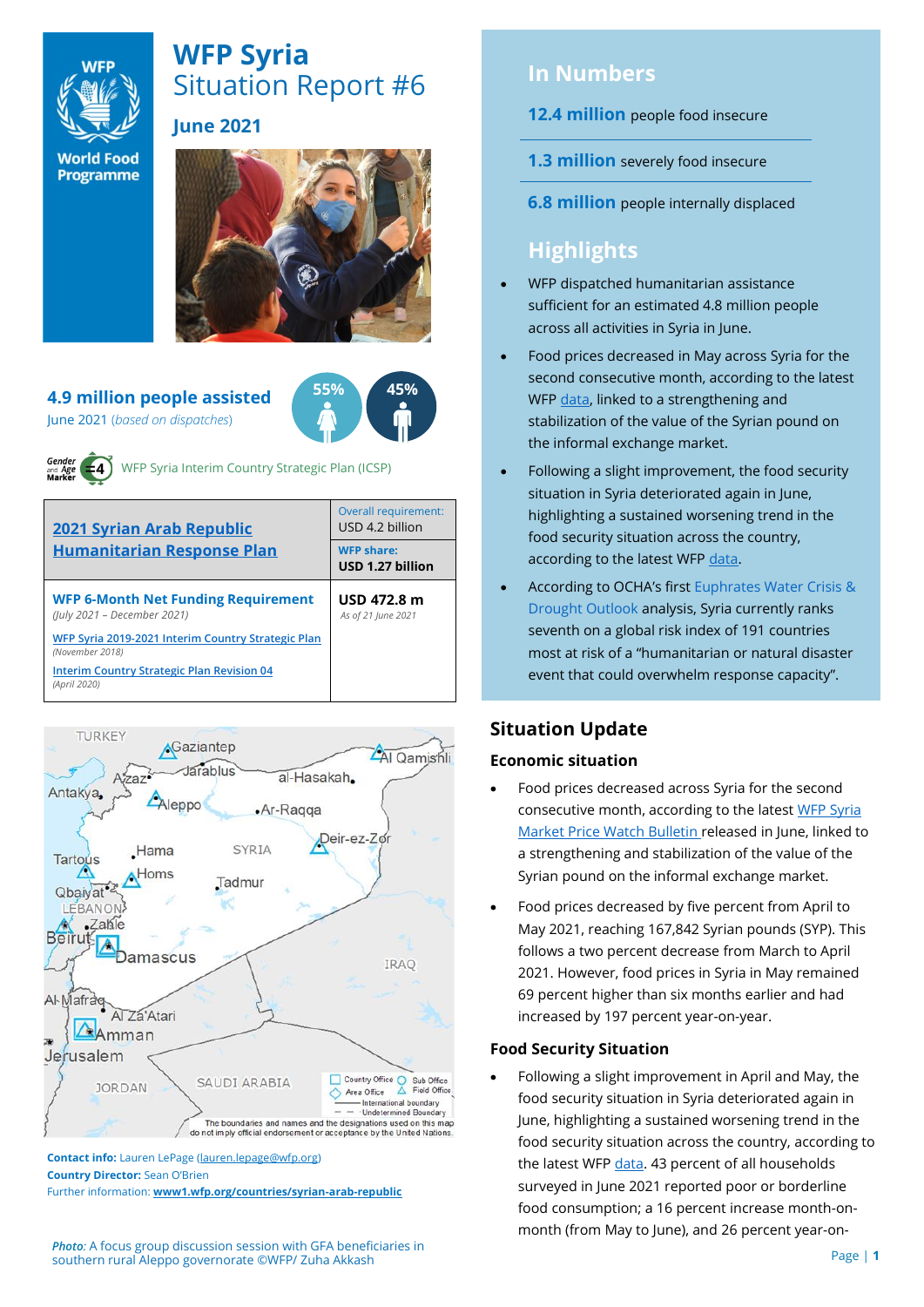year (from June 2020 to June 2021).

## **Drought and Euphrates Water Crisis**

- According to the United Nations Office for the Coordination of Humanitarian Affairs (OCHA) first [Euphrates Water Crisis & Drought Outlook](https://reliefweb.int/report/syrian-arab-republic/syrian-arab-republic-euphrates-water-crisis-drought-outlook-17-june-2021) analysis, Syria currently ranks seventh on a global risk index of 191 countries most at risk of a "humanitarian or natural disaster event that could overwhelm response capacity", partly due to the ongoing drought which is hindering adequate preparedness measures.
- Poor precipitation during the 2020/2021 winter season, as well as the months critical for crop development (January-April), have negatively impacted several governorates in the north-east, with Al-Hasakeh governorate typically noted as the breadbasket of the country, particularly affected. However, all governorates of the country are currently experiencing significantly below average rainfall, with WFP beneficiaries from other areas, including agriculturally dependent areas of southern Syria, such as Rural Damascus governorate, reporting dry weather negatively impacting crop yields.

### **COVID-19 Pandemic**

• Approximately 69,559 COVID-19 cases and 3,346 deaths have been confirmed across all areas of Syria as of 30 June. This includes 25,515 cases and 1,876 deaths in government-controlled areas, 25,534 cases and 707 deaths in north-western Syria, and 18,510 cases and 763 deaths in north-eastern Syria.

#### **North-Western Syria**

- The security situation in north-western Syria deteriorated significantly in June, with an uptick in violence, including ground clashes and shelling, reported from multiple areas of southern Idlib governorate.
- As a result of the recent uptick in hostilities in northwestern Syria, the Camp Management and Camp Coordination (CCCM) Cluster recorded close to 44,000 displacement movements from Ehsem, Ariha and Idlib areas of Idlib governorate towards safer areas over the month of June. This represents a noticeable increase of 76 percent compared May (25,000 displacements).

## **North-eastern Syria**

The security situation in Al-Hasakeh governorate remained volatile in June. Continued fighting between the Kurdish-led Syrian Democratic Forces (SDF) and Turkish forces has led to the full closure of the main water pump station in Allouk town in the north-eastern countryside of Al-Hasakeh in June. Allouk water station supplies water to more than one million people in AlHasakeh city and its surroundings.

### **Southern Syria**

The situation in Dar'a governorate was tense and volatile in June, with tensions between the Syrian Government and 'reconciled' non-state armed groups reportedly escalating. Since 1 June, road access to Dar'a al-Balad has been restricted by authorities, citing security concerns, leaving only one accessible route to the area. As a result, WFP was unable to complete distribution to some 19,250 beneficiaries under the June cycle out of the planned 38,000 to be reached under the June distribution cycle. *NB. distribution was since completed on 16 July.*

## **WFP Response**

- WFP dispatched humanitarian assistance sufficient for an estimated 4.9 million people across all activities in Syria in June.
- A total of USD 2.4 million in cash-based transfers (CBT) was distributed to 175,000 WFP beneficiaries across four activities: The GFA CBT pilot; School Feeding (support to out-of-school children); Malnutrition Prevention (support to pregnant and lactating women); and Livelihoods, Resilience and Social Safety Nets.
- In response to COVID-19, and under agreement with UNFPA, CBT top-ups at a total value of USD 368,500 were distributed, allowing the households of the 65,800 pregnant and lactating women and girls (PLWG) assisted by WFP to purchase hygiene items (benefitting some 329,000 people).
- As part of the Health Sector-led response to COVID-19 in Syria, WFP, in cooperation WHO has so far provided food assistance to some 16,600 people in ten quarantine and ten isolation centres in Syria. The project is funded through the Syria Country-Based Pooled Fund (CBPF).

## **General Food Assistance (GFA) Programme**

- In June, WFP dispatched GFA sufficient for some 4.8 million people across all 14 Syrian governorates.
- Cross-border deliveries from Turkey accounted for 28 percent of the total WFP general food assistance dispatched. This includes food rations for some 1.3 million people areas of Idlib and Aleppo governorate inaccessible from inside Syria.

#### **Livelihoods, Resilience and Social Safety Nets**

• WFP reached some 50,700 people under its livelihoods, resilience and social safety-nets-projects across Rural Damascus, Dar'a, Quneitra, As-Sweida, Homs, Hama, Ar-Raqqa, Al-Hasakeh, Aleppo, Lattakia, Tartous and Deir Ezzor governorates.